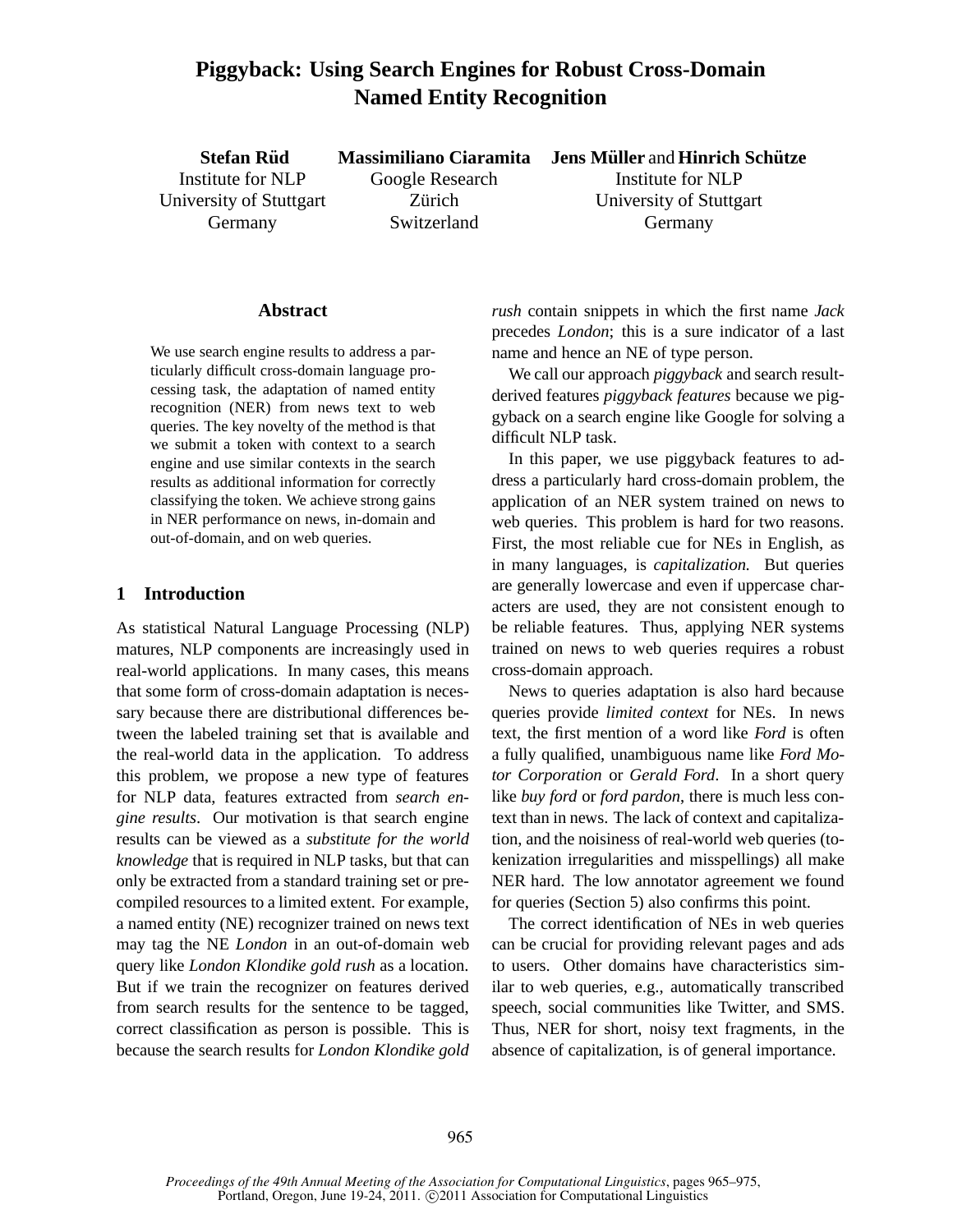NER performance is to a large extent determined by the quality of the feature representation. Lexical, part-of-speech (PoS), shape and gazetteer features are standard. While the impact of different types of features is well understood for standard NER, fundamentally different types of features can be used when leveraging search engine results. Returning to the NE *London* in the query *London Klondike gold rush*, the feature "proportion of search engine results in which a first name precedes the token of interest" is likely to be useful in NER. Since using search engine results for cross-domain robustness is a new approach in NLP, the design of appropriate features is crucial to its success. A significant part of this paper is devoted to feature design and evaluation.

This paper is organized as follows. Section 2 discusses related work. We describe standard NER features in Section 3. One main contribution of this paper is the large array of piggyback features that we propose in Section 4. We describe the data sets we use and our experimental setup in Sections 5–6. The results in Section 7 show that piggyback features significantly increase NER performance. This is the second main contribution of the paper. We discuss challenges of using piggyback features – due to the cost of querying search engines – and present our conclusions and future work in Section 8.

### **2 Related work**

Barr et al. (2008) found that capitalization of NEs in web queries is inconsistent and not a reliable cue for NER. Guo et al. (2009) exploit query logs for NER in queries. This is also promising, but the context in search results is richer and potentially more informative than that of other queries in logs.

The insight that search results provide useful additional context for natural language expressions is not new. Perhaps the oldest and best known application is pseudo-relevance feedback which uses words and phrases from search results for query expansion (Rocchio, 1971; Xu and Croft, 1996). Search counts or search results have also been used for sentiment analysis (Turney, 2002), for transliteration (Grefenstette et al., 2004), candidate selection in machine translation (Lapata and Keller, 2005), text similarity measurements (Sahami and Heilman, 2006), incorrect parse tree filtering (Yates et al., 2006), and paraphrase evaluation (Fujita and Sato, 2008). The specific NER application we address is most similar to the work of Farkas et al. (2007), but they mainly used frequency statistics as opposed to what we view as the main strength of search results: the ability to get additional contextually similar uses of the token that is to be classified.

Lawson et al. (2010), Finin et al. (2010), and Yetisgen-Yildiz et al. (2010) investigate how to best use Amazon Mechanical Turk (AMT) for NER. We use AMT as a tool, but it is not our focus.

NLP settings where training and test sets are from different domains have received considerable attention in recent years. These settings are difficult because many machine learning approaches assume that source and target are drawn from the same distribution; this is not the case if they are from different domains. Systems applied out of domain typically incur severe losses in accuracy; e.g., Poibeau and Kosseim (2000) showed that newswire-trained NER systems perform poorly when applied to email data (a drop of  $F_1$  from .9 to .5). Recent work in machine learning has made substantial progress in understanding how cross-domain features can be used in effective ways (Ben-David et al., 2010). The development of such features however is to a large extent an empirical problem. From this perspective, one of the most successful approaches to adaptation for NER is based on generating shared feature representations between source and target domains, via unsupervised methods (Ando, 2004; Turian et al., 2010). Turian et al. (2010) show that adapting from CoNLL to MUC-7 (Chinchor, 1998) data (thus between different newswire sources), the best unsupervised feature (Brown clusters) improves  $F_1$  from .68 to .79. Our approach fits within this line of work in that it empirically investigates features with good cross-domain generalization properties. The main contribution of this paper is the design and evaluation of a novel family of features extracted from the largest and most up-to-date repository of world knowledge, the web.

Another source of world knowledge for NER is Wikipedia: Kazama and Torisawa (2007) show that pseudocategories extracted from Wikipedia help for in-domain NER. Cucerzan (2007) uses Wikipedia and web search frequencies to improve NE disambiguation, including simple web search frequencies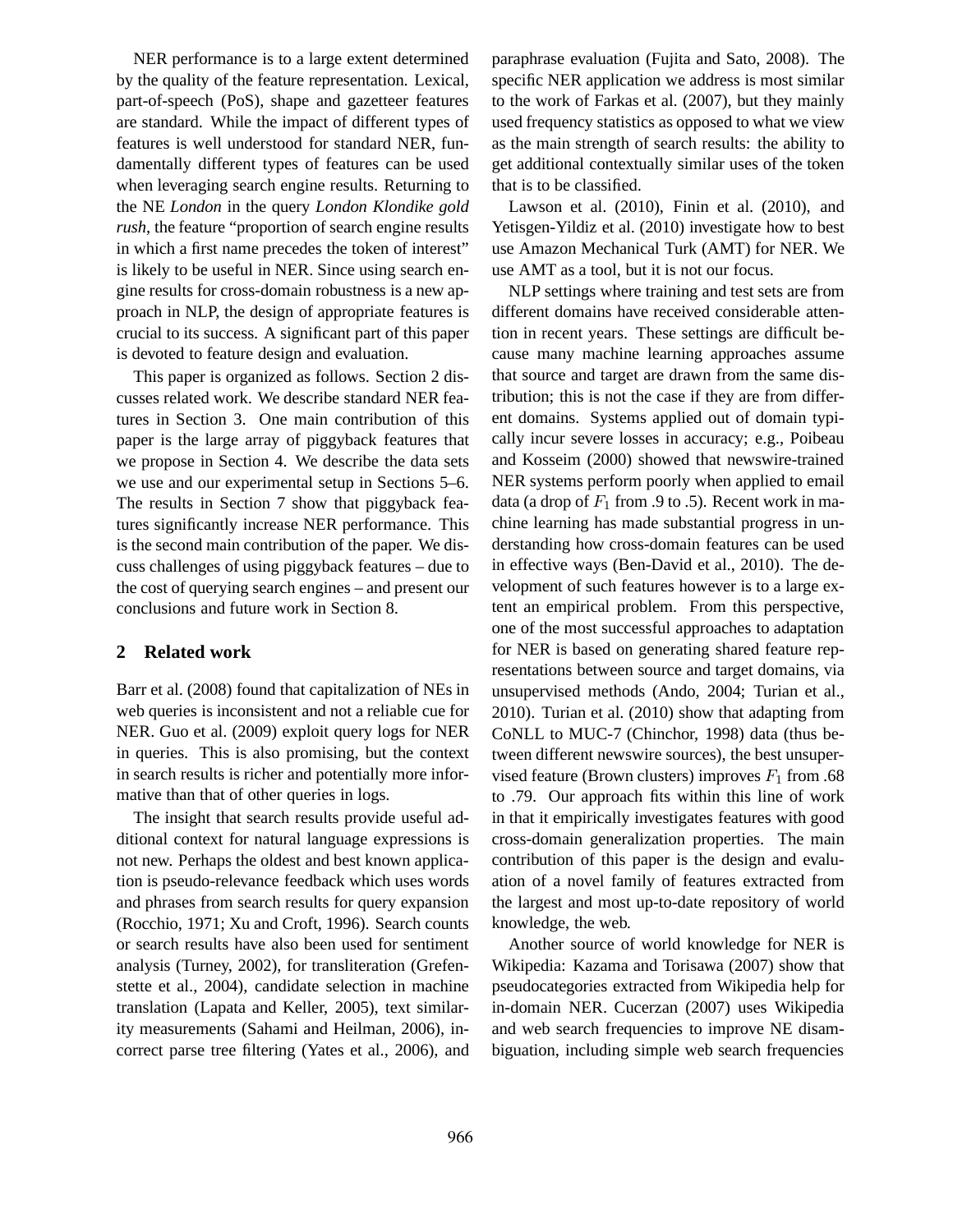| <b>BASE:</b> lexical and input-text part-of-speech features |                                                                                                       |                                                                                                                      |  |  |  |  |  |  |  |
|-------------------------------------------------------------|-------------------------------------------------------------------------------------------------------|----------------------------------------------------------------------------------------------------------------------|--|--|--|--|--|--|--|
|                                                             | $1$ WORD $(k,i)$                                                                                      | binary: $w_k = w^i$                                                                                                  |  |  |  |  |  |  |  |
|                                                             | $2$ POS $(k,t)$                                                                                       | binary: $w_k$ has part-of-speech $t$                                                                                 |  |  |  |  |  |  |  |
|                                                             | $3 $ SHAPE $(k,i)$                                                                                    | binary: $w_k$ has (regular expression) shape regexp <sub>i</sub>                                                     |  |  |  |  |  |  |  |
|                                                             | 4 PREFIX $(j)$                                                                                        | binary: $w_0$ has prefix j (analogously for suffixes)                                                                |  |  |  |  |  |  |  |
|                                                             | <b>GAZ: gazetteer features</b>                                                                        |                                                                                                                      |  |  |  |  |  |  |  |
|                                                             | 5 GAZ-B <sub>l</sub> $(k,i)$                                                                          | binary: $w_k$ is the initial word of a phrase, consisting of l words, whose gaz. category is i                       |  |  |  |  |  |  |  |
|                                                             | 6 GAZ- $I_l(k,i)$                                                                                     | binary: $w_k$ is a non-initial word in a phrase, consisting of l words, whose gaz. category is i                     |  |  |  |  |  |  |  |
|                                                             | <b>URL: URL features</b>                                                                              |                                                                                                                      |  |  |  |  |  |  |  |
|                                                             | URL-SUBPART                                                                                           | $N(w_0)$ is substring of a URL)/N(URL)                                                                               |  |  |  |  |  |  |  |
|                                                             | 8URL-MI(PER)                                                                                          | $1/N$ (URL-parts) $\sum$ [[ $p \in$ URL-parts]] $3ML_u(p,PER)$ — $ML_u(p, O)$ — $ML_u(p, ORG)$ — $ML_u(p, LOC)$      |  |  |  |  |  |  |  |
|                                                             |                                                                                                       | <b>LEX:</b> local lexical features                                                                                   |  |  |  |  |  |  |  |
|                                                             | 9 NEIGHBOR $(k)$                                                                                      | $1/N(k$ -neighbors) $\sum$ [[v ∈ k-neighbors]] log[NE-BNC(v, k)/OTHER-BNC(v, k)]                                     |  |  |  |  |  |  |  |
|                                                             |                                                                                                       | 10 LEX-MI(PER,d) $1/N$ (d-words) $\sum$ $[ v \in$ d-words] $3ML$ (v, PER)- $ML$ (v, O)- $ML$ (v, ORG)- $ML$ (v, LOC) |  |  |  |  |  |  |  |
|                                                             |                                                                                                       | <b>BOW:</b> bag-of-word features                                                                                     |  |  |  |  |  |  |  |
|                                                             | 11 BOW-MI(PER)                                                                                        | $1/N$ (bow-words) $\sum$ [[v $\in$ bow-words]] $3Ml_b(v,PER)$ — $Ml_b(v, O)$ — $Ml_b(v, ORG)$ — $Ml_b(v, LOC)$       |  |  |  |  |  |  |  |
|                                                             |                                                                                                       | MISC: shape, search part-of-speech, and title features                                                               |  |  |  |  |  |  |  |
|                                                             | 12 UPPERCASE                                                                                          | $N(s_0 \text{ is uppercase})/N(s_0)$                                                                                 |  |  |  |  |  |  |  |
|                                                             | 13 ALLCAPS                                                                                            | $N(s_0 \text{ is all-caps})/N(s_0)$                                                                                  |  |  |  |  |  |  |  |
|                                                             | 14 SPECIAL                                                                                            | binary: $w_0$ contains special character                                                                             |  |  |  |  |  |  |  |
|                                                             | 15 SPECIAL-TITLE N( $s_{-1}$ or $s_1$ in title contains special character)/(N( $s_{-1}$ )+N( $s_1$ )) |                                                                                                                      |  |  |  |  |  |  |  |
|                                                             | 16TITLE-WORD                                                                                          | $N(s_0)$ occurs in title)/N(title)                                                                                   |  |  |  |  |  |  |  |
|                                                             | 17 NOMINAL-POS                                                                                        | $N(s_0$ is tagged with nominal PoS)/ $N(s_0)$                                                                        |  |  |  |  |  |  |  |
|                                                             | 18 CONTEXT $(k)$                                                                                      | $N(s_k$ is typical neighbor at position k of named entity)/ $N(s_0)$                                                 |  |  |  |  |  |  |  |
|                                                             |                                                                                                       | 19 PHRASE-HIT(k) N( $w_k = s_k$ , i.e., word at position k occurs in snippet)/N( $s_0$ )                             |  |  |  |  |  |  |  |
|                                                             | 20 ACRONYM                                                                                            | $N(w_{-1}w_0$ or $w_0w_1$ or $w_{-1}w_0w_1$ occur as acronym)/ $N(s_0)$                                              |  |  |  |  |  |  |  |
|                                                             | 21 EMPTY                                                                                              | binary: search result is empty                                                                                       |  |  |  |  |  |  |  |

Table 1: NER features used in this paper. BASE and GAZ are standard features. URL, LEX, BOW and MISC are piggyback (search engine-based) features. See text for explanation of notation. The definitions of URL-MI, LEX-MI, and BOW-MI for LOC, ORG and O are analogous to those for PER. For better readability, we write  $\sum[[x]]$  for  $\sum_x$ .

for compound entities.

#### **3 Standard NER features**

As is standard in supervised NER, we train an NE tagger on a dataset where each token is represented as a feature vector. In this and the following section we present the features used in our study divided in groups. We will refer to the *target token* – the token we define the feature vector for – as  $w_0$ . Its left neighbor is  $w_{-1}$  and its right neighbor  $w_1$ . Table 1 provides a summary of all features.

**Feature group BASE.** The first class of features, BASE, is standard in NER. The binary feature WORD $(k,i)$  (line 1) is 1 iff  $w^i$ , the i<sup>th</sup> word in the dictionary, occurs at position  $k$  with respect to  $w_0$ . The dictionary consists of all words in the training set. The analogous feature for part of speech, POS( $k,t$ ) (line 2), is 1 iff  $w_k$  has been tagged with PoS t, as determined by TnT tagger (Brants, 2000). We also encode surface properties of the word with simple regular expressions, e.g., *x-ray* is encoded as *x-x* and *9/11* as *d/dd* (SHAPE, line 3). For these features,  $k \in \{-1, 0, 1\}$ . Finally, we encode prefixes and suffixes, up to three characters long, for  $w_0$  (line 4).

**Feature group GAZ.** Gazetteer features (lines 5 & 6) are an efficient and effective way of building world knowledge into an NER model. A gazetteer is simply a list of phrases that belong to a particular semantic category. We use gazetteers from (i) GATE (Cunningham et al., 2002): countries, first/last names, trigger words; (ii) WordNet: the 46 lexicographical labels (food, location, person etc.); and (iii) Fortune 500: company names. The two gazetteer features are the binary features GAZ- $B_l(k,i)$  and GAZ-I<sub>l</sub>(k,i). GAZ-B<sub>l</sub> (resp. GAZ-I<sub>l</sub>) is 1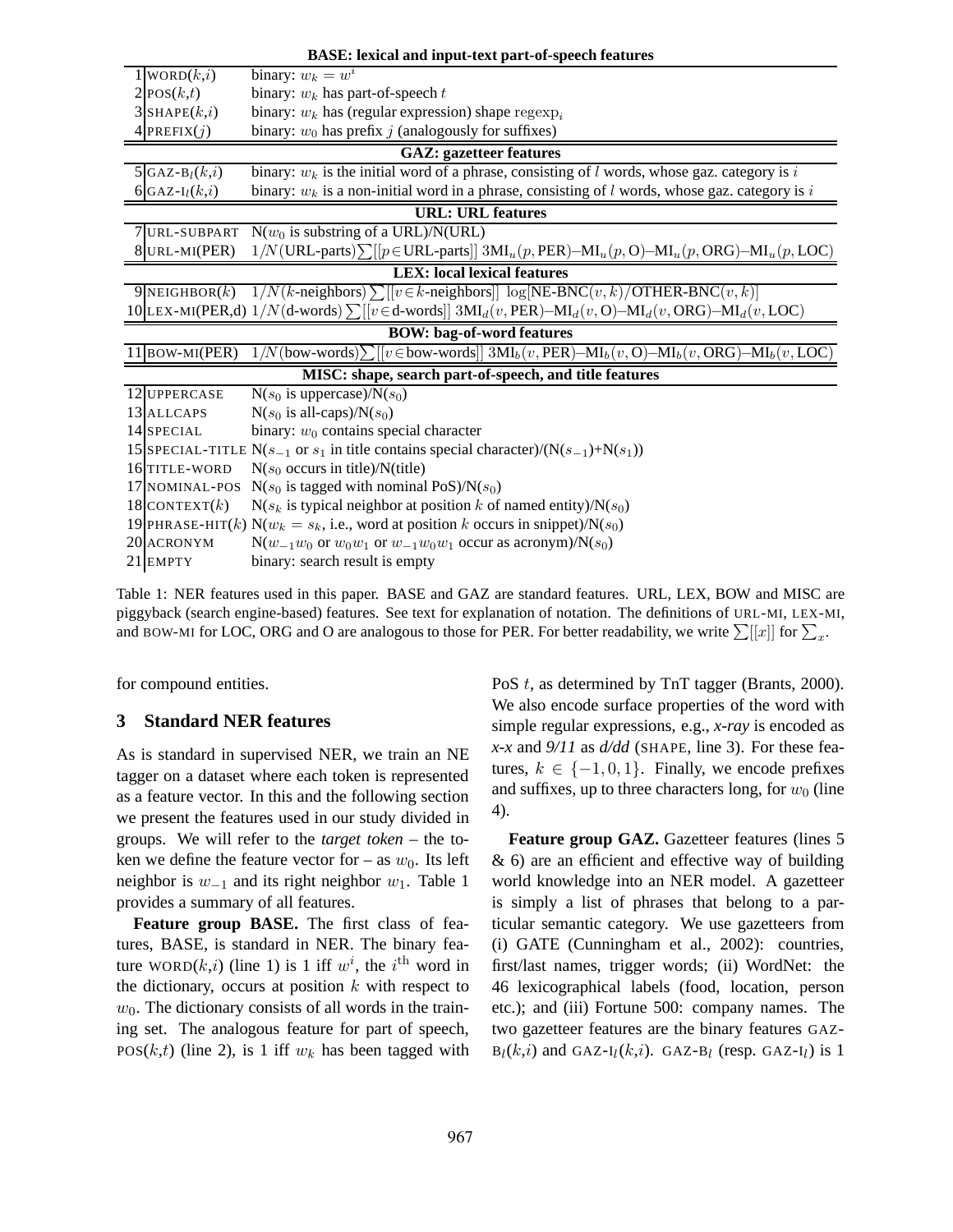iff  $w_k$  occurs as the first (resp. non-initial or internal) word in a phrase of length  $l$  that the gazetteer lists as belonging to category i where  $k \in \{-1, 0, 1\}$ .

### **4 Piggyback features**

Feature groups URL, LEX, BOW, and MISC are piggyback features. We produce these by segmenting the input text into overlapping trigrams  $w_1w_2w_3$ ,  $w_2w_3w_4$ ,  $w_3w_4w_5$  etc. Each trigram  $w_{i-1}w_iw_{i+1}$ is submitted as a query to the search engine. For all experiments we used the publicly accessible Google Web Search API.<sup>1</sup> The search engine returns a *search result* for the query consisting of, in most cases, 10 *snippets*, 2 each of which contains 0, 1 or more *hits* of the search term  $w_i$ . We then compute features for the vector representation of  $w_i$  based on the snippets. We again refer to the target token and its neighbors (i.e., the search string) as  $w_{-1}w_0w_1$ .  $w_0$  is the token that is to be classified (PER, LOC, ORG, or O) and the previous word and the next word serve as context that the search engine can exploit to provide snippets in which  $w_0$  is used in the same NE category as in the input text. O is the tag of a token that is neither LOC, ORG nor PER.

In the definition of the features, we refer to the word in the snippet that matches  $w_0$  as  $s_0$ , where the match is determined based on edit distance. The word immediately to the left (resp. right) of  $s_0$  in a snippet is called  $s_{-1}$  (resp.  $s_1$ ).

For non-binary features, we first calculate real values and then binarize them into 10 quantile bins.

**Feature group URL.** This group exploits NE information in URLs. The feature URL-SUBPART (line 7) is the fraction of URLs in the search result containing  $w_0$  as a substring. To avoid spurious matches, we set the feature to 0 if length $(w_0) \leq 2$ .

For URL-MI (line 8), each URL in the search result is split on special characters into parts (e.g., domain and subdomains). We refer to the set of all parts in the search result as URL-parts. The value of  $MI_u(p,PER)$  is computed on the search results of the training set as the mutual information (MI) between (i)  $w_0$  being PER and (ii) p occurring as part of a URL in the search result. MI is defined as follows:

$$
MI(p,PER) = \sum_{i \in \{\bar{p}, p\}} \sum_{j \in \{\text{PER}, \text{PER}\}} P(i, j) \log \frac{P(i, j)}{P(i)P(j)}
$$

For example, for the URL-part  $p =$  "staff" (e.g., in bigcorp.com/staff.htm),  $P(\text{staff})$  is the proportion of search results that contain a URL with the part "staff",  $P(PER)$  is the proportion of search results where the search token  $w_0$  is PER and  $P(\text{staff}, \text{PER})$  is the proportion of search results where  $w_0$  is PER and one of the URLs returned by the search engine has part "staff".

The value of the feature URL-MI is the average difference between the MI of PER and the other named entities. The feature is calculated in the same way for LOC, ORG, and O.

Our initial experiments that used binary features for URL parts were not successful. We then designed URL-MI to integrate all URL information specific to an NE class into one measurement in a way that gives higher weight to strong features and lower weight to weak features. The inner sum on line 8 is the sum of the three differences  $MI(PER) - MI(O)$ ,  $MI(PER) - MI(ORG)$ , and  $MI(PER) - MI(LOC)$ . Each of the three summands indicates the relative advantage a URL part  $p$  gives to PER vs O (or ORG and LOC). By averaging over all URL parts, one then obtains an assessment of the overall strength of evidence (in terms of MI) for the NE class in question.

**Feature group LEX.** These features assess how appropriate the words occurring in  $w_0$ 's local contexts in the search result are for an NE class.

For NEIGHBOR (line 9), we calculate for each word  $v$  in the British National Corpus (BNC) the count NE-BNC $(v, k)$ , the number of times it occurs at position  $k$  with respect to an NE; and OTHER-BNC $(v, k)$ , the number of times it occurs at position  $k$  with respect to a non-NE. We instantiate the feature for  $k = -1$  (left neighbor) and  $k = 1$  (right neighbor). The value of NEIGHBOR(k) is defined as the average log ratio of NE-BNC $(v, k)$ and OTHER-BNC $(v, k)$ , averaged over the set kneighbors, the set of words that occur at position  $k$ with respect to  $s_0$  in the search result.

In the experiments reported in this paper, we use a PoS-tagged version of the BNC, a balanced corpus of 100M words of British English, as a model

<sup>&</sup>lt;sup>1</sup>Now deprecated in favor of the new Custom Search API.

 $2$ Less than 0.5% of the queries return fewer than 10 snippets.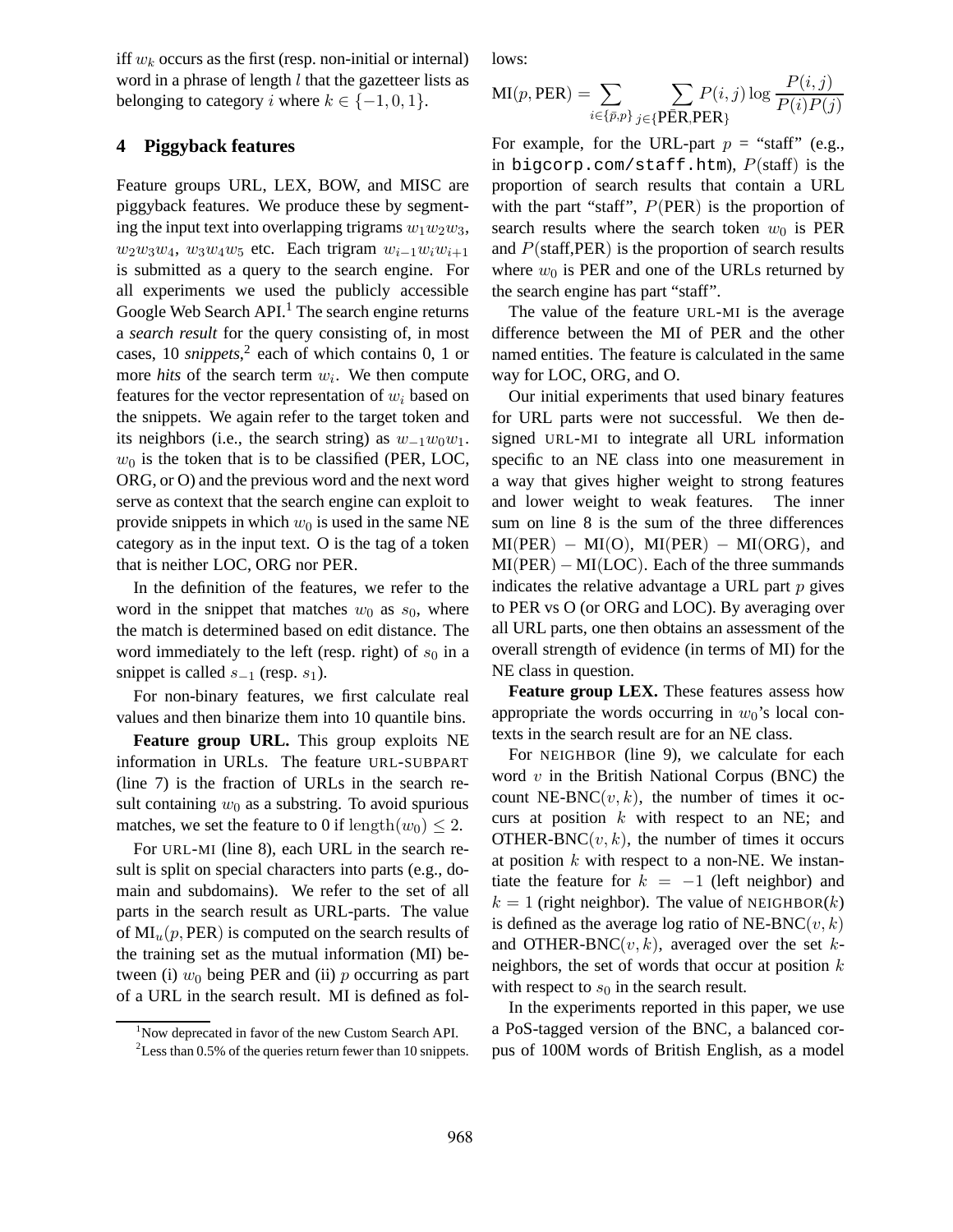of word distribution in general contexts and in NE contexts that is not specific to either target or source domain. In the BNC, NEs are tagged with just one PoS-tag, but there is no differentiation into subcategories. Note that the search engine could be used again for this purpose; for practical reasons we preferred a static resource for this first study where many design variants were explored.

The feature LEX-MI interprets words occurring before or after  $s_0$  as indicators of named entitihood. The parameter  $d$  indicates the "direction" of the feature: before or after.  $MI_d(v, PER)$  is computed on the search results of the training set as the MI between (i)  $w_0$  being PER and (ii) v occurring close to s<sub>0</sub> in the search result either to the left  $(d = -1)$  or to the right  $(d = 1)$  of  $s_0$ . Close refers to a window of 2 words. The value of LEX-MI(PER,d) is then the average difference between the MI of PER and the other NEs. The definition for LEX-MI(PER,d) is given on line 10. The feature is calculated in the same way for LOC, ORG, and O.

**Feature group BOW.** The features LEX-MI consider a small window for cooccurrence information and distinguish left and right context. For BOW features, we use a larger window and ignore direction. Our aim is to build a bag-of-words representation of the contexts of  $w_0$  in the result snippets.

 $MI_b(v, PER)$  is computed on the search results of the training set as the MI between (i)  $w_0$  being PER and (ii)  $v$  occurring anywhere in the search result. The value of BOW-MI(PER) is the average difference between the MI of PER and the other NEs (line 11). The average is computed over all words  $v \in$  bow-words that occur in a particular search result. The feature is calculated in the same way for LOC, ORG, and O.

**Feature group MISC.** We collect the remaining piggyback features in the group MISC.

The UPPERCASE and ALLCAPS features (lines 12&13) compute the fraction of occurrences of  $w_0$ in the search result with capitalization of only the first letter and all letters, respectively. We exclude titles: capitalization in titles is not a consistent clue for NE status.

The SPECIAL feature (line 14) returns 1 iff any character of  $w_0$  is a number or a special character.

NEs are often surrounded by special characters in web pages, e.g., *Janis Joplin - Summertime*. The SPECIAL-TITLE feature (line 15) captures this by counting the occurrences of numbers and special characters in  $s_{-1}$  and  $s_1$  in titles of the search result.

The TITLE-WORD feature (line 16) computes the fraction of occurrences of  $w_0$  in the titles of the search result.

The NOMINAL-POS feature (line 17) calculates the proportion of nominal PoS tags (NN, NNS, NP, NPS) of  $s_0$  in the search result, as determined by a PoS tagging of the snippets using TreeTagger (Schmid, 1994).

The basic idea behind the CONTEXT $(k)$  feature (line 18) is that the occurrence of words of certain shapes and with certain parts of speech makes it either more or less likely that  $w_0$  is an NE. For  $k = -1$ (the word preceding  $s_0$  in the search result), we test for words that are adjectives, indefinites, possessive pronouns or numerals (partly based on tagging, partly based on a manually compiled list of words). For  $k = 1$  (the word following  $s<sub>0</sub>$ ), we test for words that contain numbers and special characters. This feature is complementary to the feature group LEX in that it is based on shape and PoS and does not estimate different parameters for each word.

The feature PHRASE-HIT $(-1)$  (line 19) calculates the proportion of occurrences of  $w_0$  in the search result where the left neighbor in the snippet is equal to the word preceding  $w_0$  in the search string, i.e.,  $k = -1$ :  $s_{-1} = w_{-1}$ . PHRASE-HIT(1) is the equivalent for the right neighbor. This feature helps identify phrases – search strings containing NEs are more likely to occur as a phrase in search results.

The ACRONYM feature (line 20) computes the proportion of the initials of  $w_{-1}w_0$  or  $w_0w_1$  or  $w_{-1}w_0w_1$  occurring in the search result. For example, the abbreviation *GM* is likely to occur when searching for *general motors dealers*.

The binary feature EMPTY (line 21) returns 1 iff the search result is empty. This feature enables the classifier to distinguish true zero values (e.g., for the feature ALLCAPS) from values that are zero because the search engine found no hits.

### **5 Experimental data**

In our experiments, we train an NER classifier on an in-domain data set and test it on two different outof-domain data sets. We describe these data sets in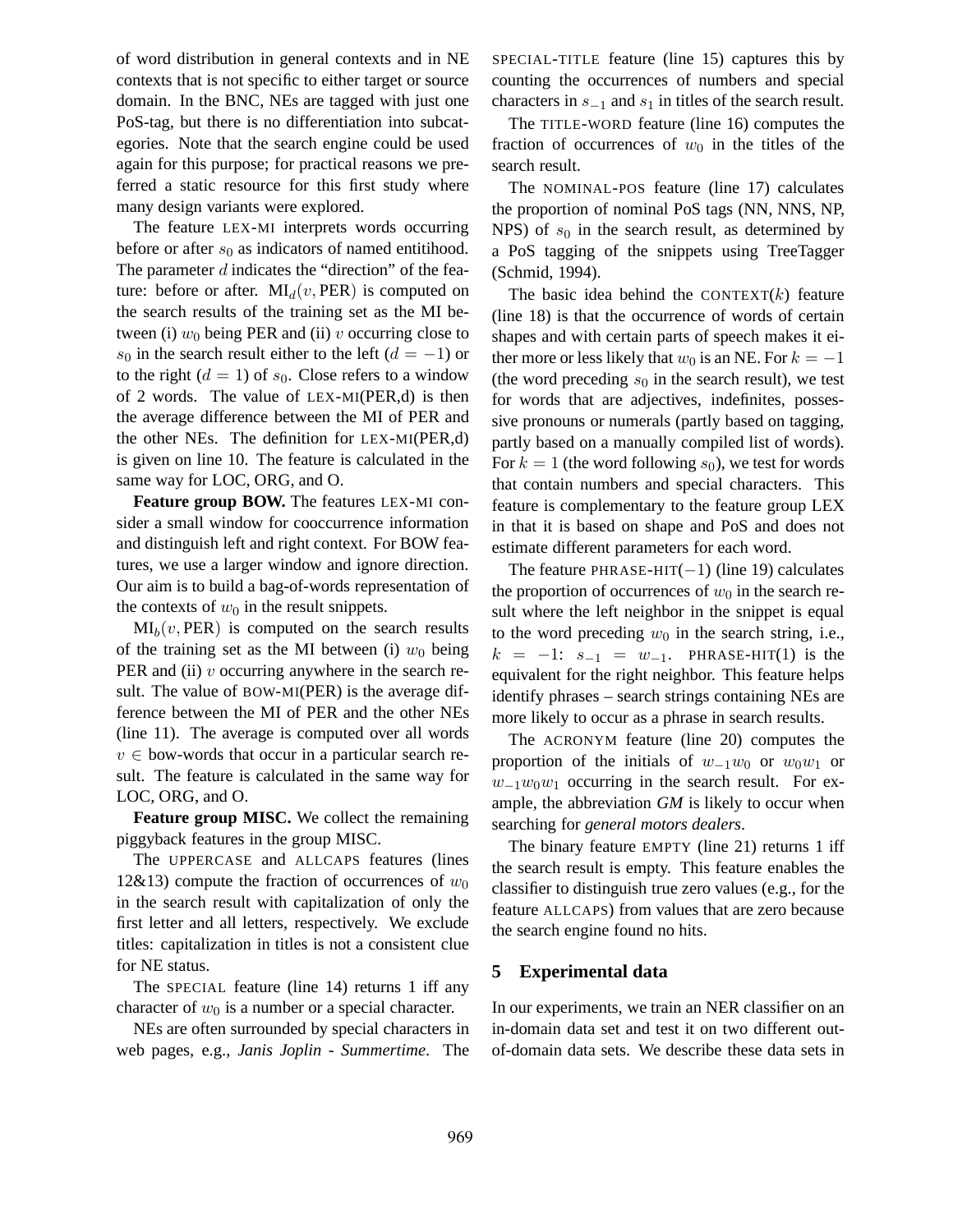|            | CoNLL trn CoNLL tst IEER KDD-D KDD-T |      |                  |      |      |
|------------|--------------------------------------|------|------------------|------|------|
| <b>LOC</b> |                                      |      |                  | 11.9 | 10.6 |
| <b>ORG</b> | 4.9                                  | 3.7  | 3.21             |      | 8.3  |
| <b>PER</b> | 5.4                                  | 6.4  | 3.8 <sup>l</sup> | 5.3  | 5.4  |
| $\Omega$   | 85.6                                 | 85.8 | 91.1             | 74.6 | 75.7 |

Table 2: Percentages of NEs in CoNLL, IEER, and KDD.

this section and the NER classifier and the details of the training regime in the next section, Section 6.

As training data for all models evaluated we used the CoNLL 2003 English NER dataset, a corpus of approximately 300,000 tokens of Reuters news from 1992 annotated with person, location, organization and miscellaneous NE labels (Sang and Meulder, 2003). As out-of-domain newswire evaluation  $data<sup>3</sup>$  we use the development test data from the NIST 1999 IEER named entity corpus, a dataset of 50,000 tokens of New York Times (NYT) and Associated Press Weekly news.<sup>4</sup> This corpus is annotated with person, location, organization, cardinal, duration, measure, and date labels. CoNLL and IEER are professionally edited and, in particular, properly capitalized news corpora. As capitalization is absent from queries we lowercased both CoNLL and IEER. We also reannotated the lowercased datasets with PoS categories using the retrained TnT PoS tagger (Brants, 2000) to avoid using non-plausible PoS information. Notice that this step is necessary as otherwise virtually no NNP/NNPS categories would be predicted on the query data because the lowercase NEs of web queries never occur in properly capitalized news; this causes an NER tagger trained on standard PoS to underpredict NEs (1–3% positive rate).

The 2005 KDD Cup is a query topic categorization task based on 800,000 queries (Li et al., 2005).<sup>5</sup> We use a random subset of 2000 queries as a source of web queries. By means of simple regular expressions we excluded from sampling queries that looked like urls or emails ( $\approx 15\%$ ) as they are easy to identify and do not provide a significant challenge. We also excluded queries shorter than 10 characters (4%) and longer than 50 characters (2%) to provide annotators with enough context, but not an overly complex task. The annotation procedure was carried out using Amazon Mechanical Turk. We instructed workers to follow the CoNLL 2003 NER guidelines (augmented with several examples from queries that we annotated) and identify up to three NEs in a short text and copy and paste them into a box with associated multiple choice menu with the 4 CoNLL NE labels: LOC, MISC, ORG, and PER. Five workers annotated each query. In a first round we produced 1000 queries later used for development. We call this set KDD-D. We then expanded the guidelines with a few uncertain cases. In a second round, we generated another 1000 queries. This set will be referred to as KDD-T. Because annotator agreement is low on a per-token basis ( $\kappa = .30$ ) for KDD-D,  $\kappa = .34$  for KDD-T (Cohen, 1960)), we remove queries with less than 50% agreement, averaged over the tokens in the query. After this filtering, KDD-D and KDD-T contain 777 and 819 queries, respectively. Most of the rater disagreement involves the MISC NE class. This is not surprising as MISC is a sort of place-holder category that is difficult to define and identify in queries, especially by untrained AMT workers. We thus replaced MISC with the null label O. With these two changes,  $\kappa$  was .54 on KDD-D and .64 on KDD-T. This is sufficient for repeatable experiments.<sup>6</sup>

Table 2 shows the distribution of NE types in the 5 datasets. IEER has fewer NEs than CoNLL, KDD has more. PER is about as prevalent in KDD as in CoNLL, but LOC and ORG have higher percentages, reflecting the fact that people search frequently for locations and commercial organizations. These differences between source domain (CoNLL) and target domains (IEER, KDD) add to the difficulty of cross-domain generalization in this case.

#### **6 Experimental setup**

Recall that the input features for a token  $w_0$  consist of standard NER features (BASE and GAZ) and features derived from the search result we obtain by

<sup>&</sup>lt;sup>3</sup>A reviewer points out that we use the terms in-domain and out-of-domain somewhat liberally. We simply use "different domain" as a short-hand for "different distribution" without making any claim about the exact nature of the difference.

<sup>4</sup>nltk.googlecode.com/svn/trunk/nltk data <sup>5</sup>www.sigkdd.org/kdd2005/kddcup.html

<sup>&</sup>lt;sup>6</sup>The two KDD sets, along with additional statistics on annotator agreement requested by a reviewer, are available at ifnlp.org/<sup>∼</sup>schuetze/piggyback11.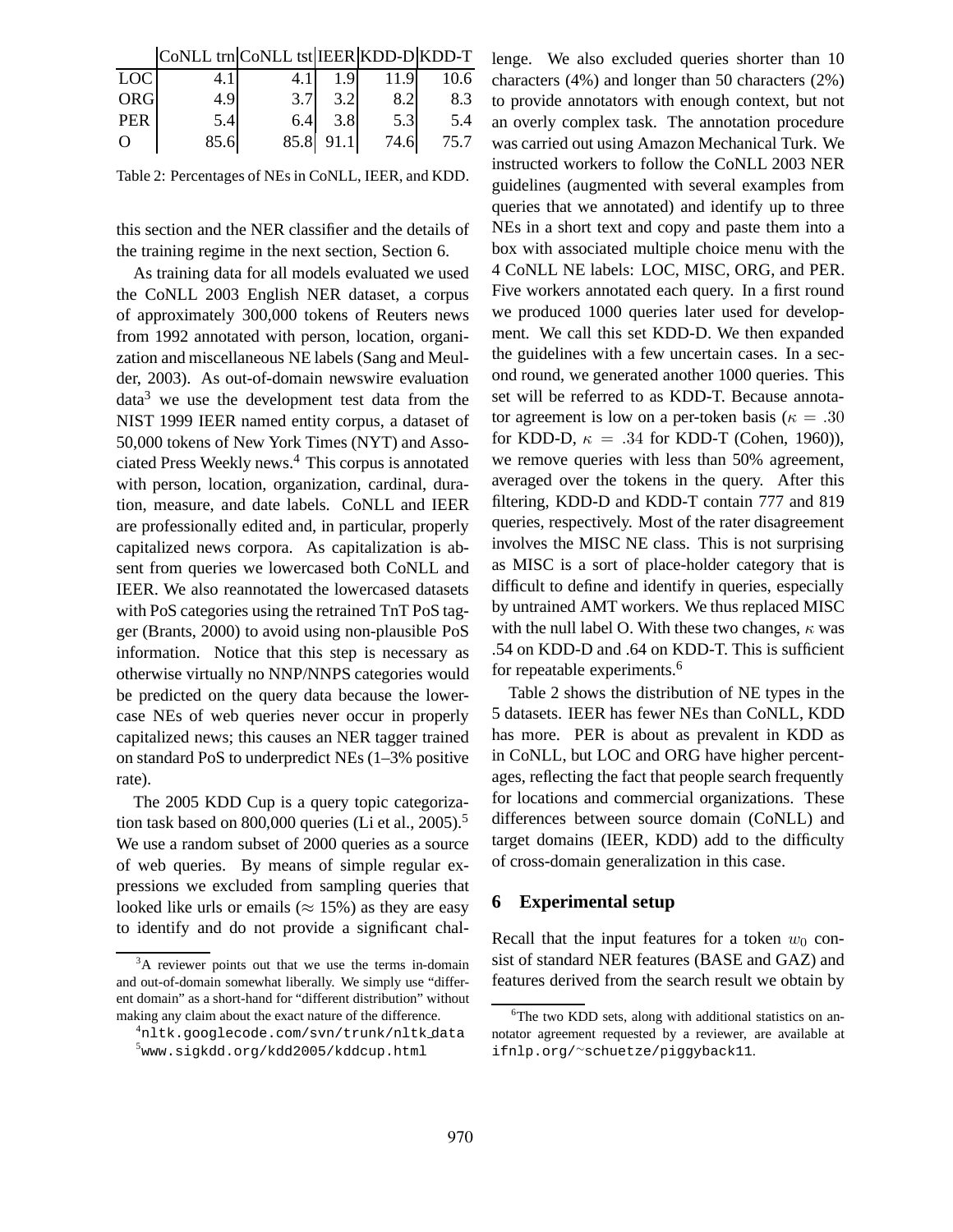running a search for  $w_{-1}w_0w_1$  (URL, LEX, BOW, and MISC). Since the MISC NE class is not annotated in IEER and has low agreement on KDD in the experimental evaluation we focus on the fourclass (PER, LOC, ORG, O) NER problem on all datasets. We use BIO encoding as in the original CoNLL task (Sang and Meulder, 2003).

| ALL | LOC ORG PER |  |
|-----|-------------|--|
|     |             |  |

| <b>CoNLL</b> |              |                                |  |  |  |             |  |                                                                 |  |  |
|--------------|--------------|--------------------------------|--|--|--|-------------|--|-----------------------------------------------------------------|--|--|
|              |              | $c1$   BASE GAZ                |  |  |  |             |  | 88.8* 91.977.993.0                                              |  |  |
| $c2$         |              | <b>GAZ URL</b>                 |  |  |  |             |  | BOW MISC 86.4* 90.7 74.0 90.9                                   |  |  |
|              |              | $c31$ BASE URL                 |  |  |  |             |  | BOW MISC 92.3* 93.7 84.8 96.0                                   |  |  |
|              |              | c4ll BASE GAZ                  |  |  |  |             |  | BOW MISC 91.1* 93.3 82.2 94.9                                   |  |  |
|              |              | c5 <sup>[</sup> ] BASE GAZ URL |  |  |  |             |  | MISC 92.7* 94.9 84.5 95.9                                       |  |  |
|              |              | $\rm{c6}$   BASE GAZ URL BOW   |  |  |  |             |  | 92.3* 94.2 84.4 95.8                                            |  |  |
|              |              |                                |  |  |  |             |  | c7   BASE GAZ URL BOW MISC $93.0$ 94.9 85.1 96.4                |  |  |
|              |              |                                |  |  |  |             |  | $c8$ <sup>l</sup> BASE GAZ URL LEX BOW MISC 92.9 94.7 84.9 96.5 |  |  |
|              |              | c9 c BASE GAZ                  |  |  |  |             |  | 92.9 95.3 87.7 94.6                                             |  |  |
|              |              |                                |  |  |  | <b>IEER</b> |  |                                                                 |  |  |
|              |              | ill BASE GAZ                   |  |  |  |             |  | 57.9* 71.0 37.7 59.9                                            |  |  |
| i2 1         |              |                                |  |  |  |             |  | GAZ URL LEX BOW MISC 63.8* 76.2 26.0 75.9                       |  |  |
|              |              |                                |  |  |  |             |  | $i3$   BASE URL LEX BOW MISC 64.9 <sup>*</sup> 71.8 38.3 73.8   |  |  |
|              |              |                                |  |  |  |             |  | $i4$   BASE GAZ LEX BOW MISC 67.3 76.741.274.6                  |  |  |
|              |              |                                |  |  |  |             |  | i5   BASE GAZ URL BOW MISC 67.8 76.7 40.4 75.8                  |  |  |
|              |              |                                |  |  |  |             |  | i6 l BASE GAZ URL LEX MISC 68.1 77.2 36.9 77.8                  |  |  |
|              |              | i7   BASE GAZ URL LEX BOW      |  |  |  |             |  | 66.6* 77.4 38.3 73.9                                            |  |  |
|              |              |                                |  |  |  |             |  | i8 1 BASE GAZ URL LEX BOW MISC 68.1 77.4 36.2 78.0              |  |  |
|              |              | $i9c$ BASE GAZ                 |  |  |  |             |  | 68.6* 77.3 52.3 73.1                                            |  |  |
|              | <b>KDD-T</b> |                                |  |  |  |             |  |                                                                 |  |  |
|              |              | $k11$ BASE GAZ                 |  |  |  |             |  | 34.6* 48.9 19.2 34.7                                            |  |  |
| k21          |              | <b>GAZ URL LEX</b>             |  |  |  |             |  | MISC40.4* 52.1 15.4 50.4                                        |  |  |
|              |              | $k3$ l BASE URL LEX            |  |  |  |             |  | MISC40.9* 50.0 20.1 48.0                                        |  |  |
|              |              | $k4$   BASE GAZ LEX            |  |  |  |             |  | MISC 41.6* 55.0 25.2 45.2                                       |  |  |
|              |              | k5 l BASE GAZ URL              |  |  |  |             |  | MISC 43.0 57.0 15.8 50.9                                        |  |  |
|              |              | k6 l  base gaz url lex         |  |  |  |             |  | 40.7 * 55.5 15.8 42.9                                           |  |  |
|              |              |                                |  |  |  |             |  | k7 l BASE GAZ URL LEX MISC $43.8$ 56.4 17.0 52.0                |  |  |
|              |              |                                |  |  |  |             |  | k8 1 BASE GAZ URL LEX BOW MISC 43.8 56.5 17.4 52.3              |  |  |

Table 3: Evaluation results.  $l = text$  lowercased,  $c = orig$ inal capitalization preserved. ALL scores significantly different from the best results for the three datasets (lines c7, i8, k7) are marked  $\ast$  (see text).

We use SuperSenseTagger (Ciaramita and Altun,  $2006$ <sup>7</sup> as our NER tagger. It is a first-order conditional HMM trained with the perceptron algorithm (Collins, 2002), a discriminative model with excellent efficiency-performance trade-off (Sha and Pereira, 2003). The model is regularized by averaging (Freund and Schapire, 1999). For all models we used an appropriate development set for choosing the only hyperparameter,  $T$ , the number of training iterations on the source data. T must be tuned separately for each evaluation because different target domains have different overfitting patterns.

We train our NER system on an 80% sample of the CoNLL data. For our *in-domain* evaluation, we tune  $T$  on a 10% development sample of the CoNLL data and test on the remaining 10%. For our *out-ofdomain* evaluation, we use the IEER and KDD test sets. Here  $T$  is tuned on the corresponding development sets. Since we do not train on IEER and KDD, these two data sets do not have training set portions. For each data set, we perform 63 runs, corresponding to the  $2^6 - 1 = 63$  different non-empty combinations of the 6 feature groups. We report average  $F_1$ , generated by five-trial training and evaluation, with random permutations of the training data. We compute the scores using the original CoNLL phrasebased metric (Sang and Meulder, 2003). As a benchmark we use the baseline model with gazetteer features (BASE and GAZ). The robustness of this simple approach is well documented; e.g., Turian et al. (2010) show that the baseline model (gazetteer features without unsupervised features) produces an  $F_1$ of .778 against .788 of the best unsupervised word representation feature.

# **7 Results and discussion**

Table 3 summarizes the experimental results. In each column, the best numbers within a dataset for the "lowercased" runs are bolded (see below for discussion of the "capitalization" runs on lines c9 and i9). For all experiments, we selected a subset of the combinations of the feature groups. This subset always includes the best results and a number of other combinations where feature groups are added to or removed from the optimal combination.

Results for the CoNLL test set show that the 5 feature groups without LEX achieve optimal performance (line c7). Adding LEX improves performance on PER, but decreases overall performance (line c8). Removing GAZ, URL, BOW and MISC

 $7$ sourceforge.net/projects/supersensetag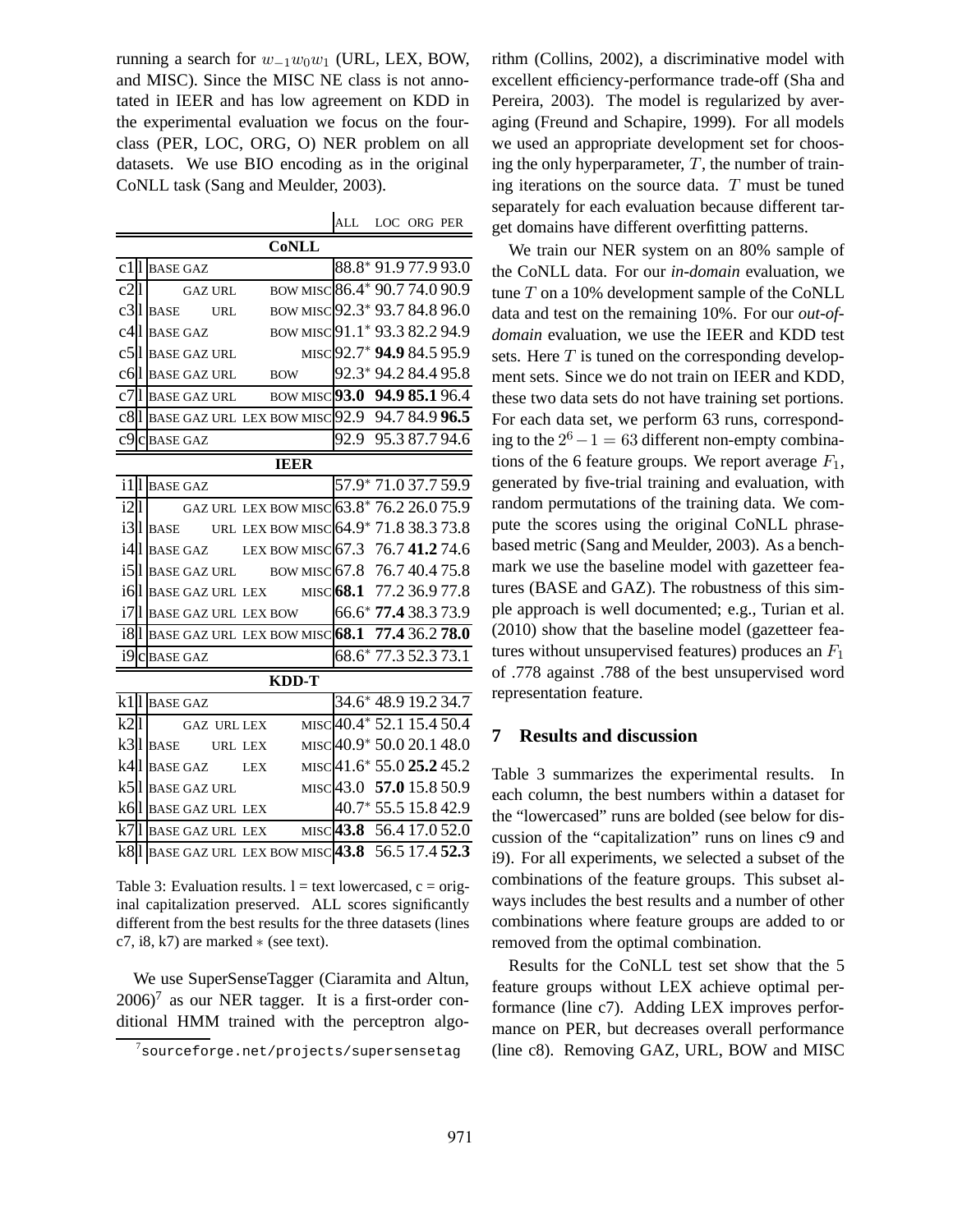from line c7, causes small comparable decreases in performance (lines c3–c6). These feature groups seem to have about the same importance in this experimental setting, but leaving out BASE decreases  $F_1$  by a larger 6.6% (lines c7 vs c2).

The main result for CoNLL is that using piggyback features (line c7) improves  $F_1$  of a standard NER system that uses only BASE and GAZ (line c1) by 4.2%. Even though the emphasis of this paper is on cross-domain robustness, we can see that our approach also has clear in-domain benefits.

The baseline in line c1 is the "lowercase" baseline as indicated by "l". We also ran a "capitalized" baseline ("c") on text with the original capitalization preserved and PoS-tagged in this unchanged form. Comparing lines c7 and c9, we see that piggyback features are able to recover all the performance that is lost when proper capitalization is unavailable. Lin and Wu (2009) report an  $F_1$  score of 90.90 on the original split of the CoNLL data. Our  $F_1$  scores  $> 92\%$  can be explained by a combination of randomly partitioning the data and the fact that the fourclass problem is easier than the five-class problem LOC-ORG-PER-MISC-O.

We use the t-test to compute significance on the two sets of five  $F_1$  scores from the two experiments that are being compared (two-tailed,  $p < .01$  for  $t >$ 3.36).<sup>8</sup> CoNLL scores that are significantly different from line c7 are marked with ∗.

For IEER, the system performs best for all six feature groups (line i8). Runs significantly different from i8 are marked ∗. When URL, LEX and BOW are removed from the set, performance does not decrease, or only slightly (lines i4, i5, i6), indicating that these three feature groups are least important. In contrast, there is significant evidence for the importance of BASE, GAZ, and MISC: removing them decreases performance by at least 1% (lines i2, i3, i7). The large increase of ORG  $F_1$  when URL is not used is surprising (41.2% on line i4, best performance). The reason seems to be that URL features (and LEX to a lesser extent) do not generalize for ORG. Locations like *Madrid* in CoNLL are frequently tagged ORG when they refer to sports clubs like *Real Madrid*. This is rare in IEER and KDD.

Compared to standard NER (using feature groups BASE and GAZ), our combined feature set achieves a performance that is by more than 10% higher (lines i8 vs i1). This demonstrates that piggyback features have robust cross-domain generalization properties. The comparison of lines i8 and i9 confirms that the features effectively compensate for the lack of capitalization, and perform almost as well as (although statistically worse than) a model trained on capitalized data.

The best run on KDD-D was the run with feature groups BASE, GAZ, URL, LEX and MISC. On line k7, we show results for this run for KDD-T and for runs that differ by one feature group (lines k2–k6, k8).<sup>9</sup> The overall best result  $(43.8%)$  is achieved when using all feature groups (line k8). Omitting BOW results in the same score for ALL (line k7). Apparently, the local LEX features already capture most useful cooccurrence information and looking at a wider window (as implemented by BOW) is of limited utility. On lines k2–k6, performance generally decreases on ALL and the three NE classes when dropping one of the five feature groups on line k7. One notable exception is an increase for ORG when feature group URL is dropped (line k4, 25.2%, the best performance for ORG of all runs). This is in line with our discussion of the same effect on IEER.

The key take-away from our results on KDD-T is that piggyback features are again (as for IEER) significantly better than standard feature groups BASE and GAZ. Search engine based adaptation has an advantage of 9.2% compared to standard NER (lines k7 vs k1). An  $F_1$  below 45% may not yet be good enough for practical purposes. But even if additional work is necessary to boost the scores further, our model is an important step in this direction.

The low scores for KDD-T are also partially due to our processing of the AMT data. Our selection procedure is biased towards short entities whereas CoNLL guidelines favor long NEs. We can address this by forcing AMT raters to be more consistent with the CoNLL guidelines in the future.

We summarize the experimental results as follows. Piggyback features consistently improve NER for non-well-edited text when used together with standard NER features. While relative improve-

<sup>&</sup>lt;sup>8</sup>We make the assumption that the distribution of  $F_1$  scores is approximately normal. See Cohen (1995), Noreen (1989) for a discussion of how this affects the validity of the t-test.

<sup>&</sup>lt;sup>9</sup>KDD-D  $F_1$  values were about 1% higher than for KDD-T.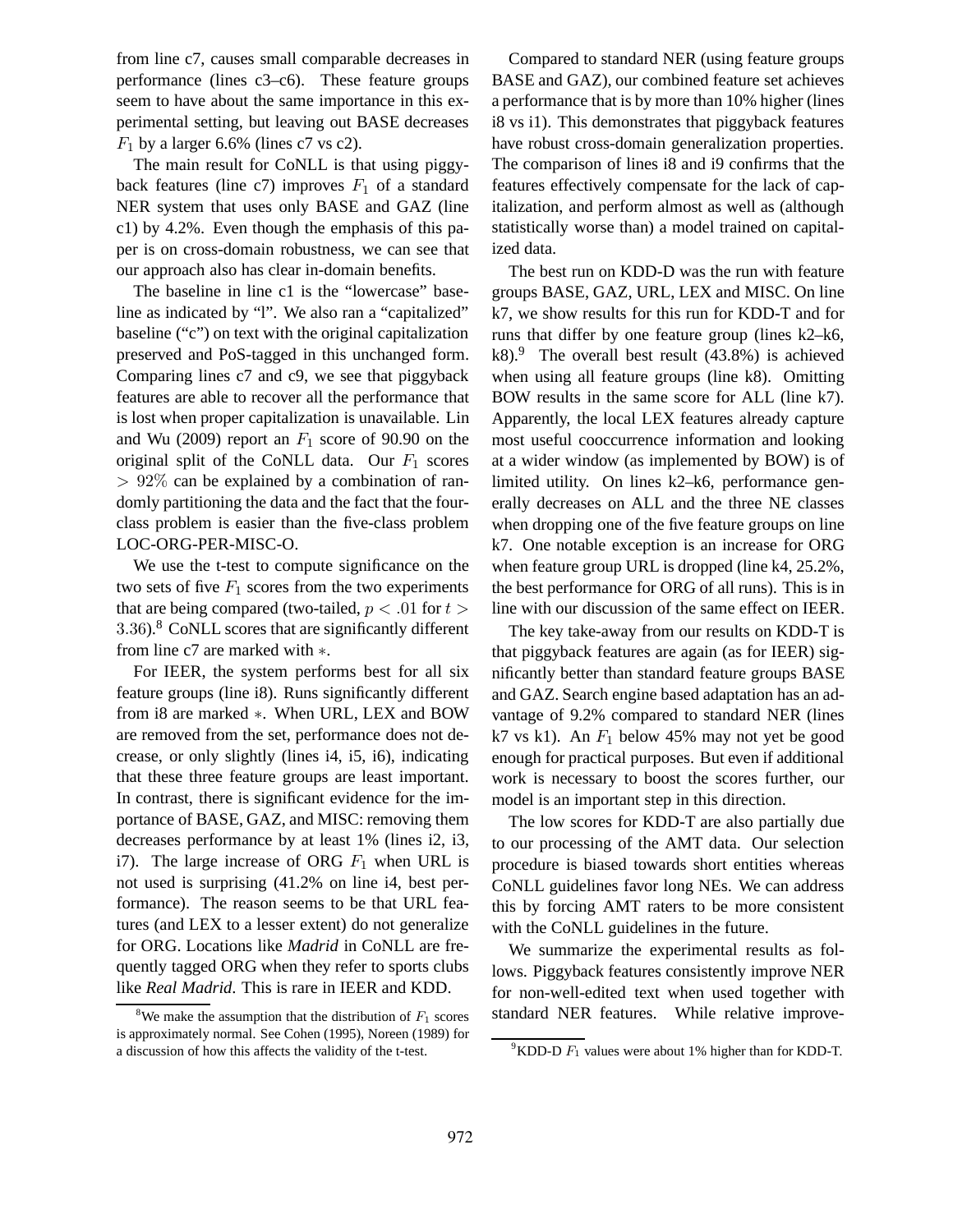ment due to piggyback features increases as outof-domain data become more different from the indomain training set, performance declines in absolute terms from .930 (CoNLL) to .681 (IEER) and .438 (KDD-T).

# **8 Conclusion**

Robust cross-domain generalization is key in many NLP applications. In addition to surface and linguistic differences, differences in world knowledge pose a key challenge, e.g., the fact that *Java* refers to a location in one domain and to coffee in another. We have proposed a new way of addressing this challenge. Because search engines attempt to make optimal use of the context a word occurs in, hits shown to the user usually include other uses of the word in semantically similar snippets. These snippets can be used as a more robust and domain-independent representation of the context of the word/phrase than what is available in the input text.

Our first contribution is that we have shown that this basic idea of using search engines for robust domain-independent feature representations yields solid results for one specific NLP problem, NER. Piggyback features achieved an improvement of  $F_1$ of about 10% compared to a baseline that uses BASE and GAZ features. Even in-domain, we were able to get a smaller, but still noticeable improvement of 4.2% due to piggyback features. These results are also important because there are many application domains with noisy text without reliable capitalization, e.g., automatically transcribed speech, tweets, SMS, social communities and blogs.

Our second contribution is that we address a type of NER that is of particular importance: NER for web queries. The query is the main source of information about the user's information need. Query analysis is important on the web because understanding the query, including the subtask of NER, is key for identifying the most relevant documents and the most relevant ads. NER for domains like Twitter and SMS has properties similar to web queries.

A third contribution of this paper is the release of an annotated dataset for web query NER. We hope that this dataset will foster more research on crossdomain generalization and domain adaptation – in particular for NER – and the difficult problem of web query understanding.

This paper is about cross-domain generalization. However, the general idea of using search to provide rich context information to NLP systems is applicable to a broad array of tasks. One of the main hurdles that NLP faces is that the single context a token occurs in is often not sufficient for reliable decisions, be they about attachment, disambiguation or higherorder semantic interpretation. Search makes dozens of additional relevant contexts available and can thus overcome this bottleneck. In the future, we hope to be able to show that other NLP tasks can also benefit from such an enriched context representation.

**Future work.** We used a web search engine in the experiments presented in this paper. Latencies when using one of the three main commercial search engines Bing, Google and Yahoo! in our scenario range from 0.2 to 0.5 seconds per token. These execution times are prohibitive for many applications. Search engines also tend to limit the number of queries per user and IP address. To gain widespread acceptance of the piggyback idea of using search results for robust NLP, we therefore must explore alternatives to search engines.

In future work, we plan to develop more efficient methods of using search results for cross-domain generalization to avoid the cost of issuing a large number of queries to search engines. Caching will be of obvious importance in this regard. Another avenue we are pursuing is to build a specialized search system for our application in a way similar to Cafarella and Etzioni (2005). While we need good coverage of a large variety of domains for our approach to work, it is not clear how big the index of the search engine must be for good performance. Conceivably, collections much smaller than those indexed by major search engines (e.g., the Google 1T 5-gram corpus or ClueWeb09) might give rise to features with similar robustness properties. It is important to keep in mind, however, that one of the key factors a search engine allows us to leverage is the notion of relevance which might not be always possible to model as accurately with other data.

**Acknowledgments.** This research was funded by a Google Research Award. We would like to thank Amir Najmi, John Blitzer, Richárd Farkas, Florian Laws, Slav Petrov and the anonymous reviewers for their comments.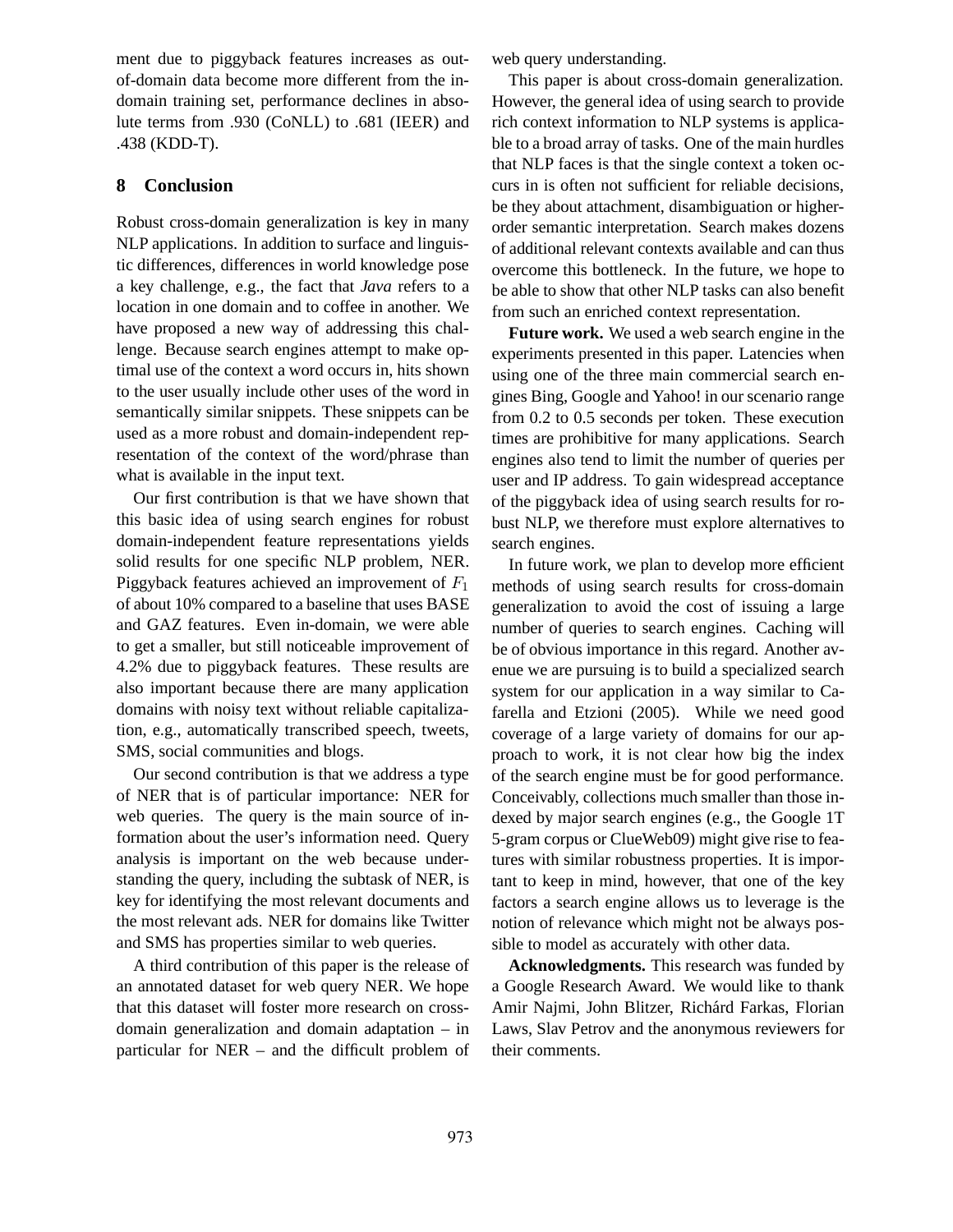### **References**

- Rie Kubota Ando. 2004. Exploiting unannotated corpora for tagging and chunking. In *ACL, Companion Volume*, pages 142–145.
- Cory Barr, Rosie Jones, and Moira Regelson. 2008. The linguistic structure of English web-search queries. In *EMNLP*, pages 1021–1030.
- Shai Ben-David, John Blitzer, Koby Crammer, Alex Kulesza, Fernando Pereira, and Jennifer Wortman Vaughan. 2010. A theory of learning from different domains. *Machine Learning*, 79:151–175.
- Thorsten Brants. 2000. TnT A statistical part-ofspeech tagger. In *ANLP*, pages 224–231.
- Michael J. Cafarella and Oren Etzioni. 2005. A search engine for natural language applications. In *WWW*, pages 442–452.
- Nancy A. Chinchor, editor. 1998. *Proceedings of the Seventh Message Understanding Conference*. NIST.
- Massimiliano Ciaramita and Yasemin Altun. 2006. Broad-coverage sense disambiguation and information extraction with a supersense sequence tagger. In *Proceedings of the 2006 Conference on Empirical Methods in Natural Language Processing*, pages 594–602.
- Jacob Cohen. 1960. A Coefficient of Agreement for Nominal Scales. *Educational and Psychological Measurement*, 20(1):37–46.
- Paul R. Cohen. 1995. *Empirical methods for artificial intelligence*. MIT Press, Cambridge, MA, USA.
- Michael Collins. 2002. Discriminative training methods for hidden Markov models: Theory and experiments with perceptron algorithms. In *EMNLP*, pages 1–8.
- Silviu Cucerzan. 2007. Large-scale named entity disambiguation based on Wikipedia data. In *EMNLP-CoNLL*, pages 708–716.
- Hamish Cunningham, Diana Maynard, Kalina Bontcheva, and Valentin Tablan. 2002. GATE: A framework and graphical development environment for robust NLP tools and applications. In *ACL*, pages 168–175.
- Richárd Farkas, György Szarvas, and Róbert Ormándi. 2007. Improving a state-of-the-art named entity recognition system using the world wide web. In *Industrial Conference on Data Mining*, pages 163–172.
- Tim Finin, Will Murnane, Anand Karandikar, Nicholas Keller, Justin Martineau, and Mark Dredze. 2010. Annotating named entities in twitter data with crowdsourcing. In *NAACL HLT 2010 Workshop on Creating Speech and Language Data with Amazon's Mechanical Turk*, pages 80–88.
- Yoav Freund and Robert E. Schapire. 1999. Large margin classification using the perceptron algorithm. *Machine Learning*, 37:277–296.
- Atsushi Fujita and Satoshi Sato. 2008. A probabilistic model for measuring grammaticality and similarity of automatically generated paraphrases of predicate phrases. In *COLING*, pages 225–232.
- Gregory Grefenstette, Yan Qu, and David A. Evans. 2004. Mining the web to create a language model for mapping between English names and phrases and Japanese. In *Web Intelligence*, pages 110–116.
- Jiafeng Guo, Gu Xu, Xueqi Cheng, and Hang Li. 2009. Named entity recognition in query. In *SIGIR*, pages 267–274.
- Jun'ichi Kazama and Kentaro Torisawa. 2007. Exploiting Wikipedia as external knowledge for named entity recognition. In *EMNLP-CoNLL*, pages 698–707.
- Mirella Lapata and Frank Keller. 2005. Web-based models for natural language processing. *ACM Transactions on Speech and Language Processing*, 2(1):1–31.
- Nolan Lawson, Kevin Eustice, Mike Perkowitz, and Meliha Yetisgen-Yildiz. 2010. Annotating large email datasets for named entity recognition with mechanical turk. In *NAACL HLT 2010 Workshop on Creating Speech and Language Data with Amazon's Mechanical Turk*, pages 71–79.
- Ying Li, Zijian Zheng, and Honghua (Kathy) Dai. 2005. KDD CUP 2005 report: Facing a great challenge. *SIGKDD Explorations Newsletter*, 7:91–99.
- Dekang Lin and Xiaoyun Wu. 2009. Phrase clustering for discriminative learning. In *Proceedings of the Joint Conference of the 47th Annual Meeting of the ACL and the 4th International Joint Conference on Natural Language Processing of the AFNLP*, pages 1030–1038.
- Eric W. Noreen. 1989. *Computer-Intensive Methods for Testing Hypotheses : An Introduction*. Wiley-Interscience.
- Thierry Poibeau and Leila Kosseim. 2000. Proper name extraction from non-journalistic texts. In *CLIN*, pages 144–157.
- J. J. Rocchio. 1971. Relevance feedback in information retrieval. In Gerard Salton, editor, *The Smart Retrieval System – Experiments in Automatic Document Processing*, pages 313–323. Prentice-Hall.
- Mehran Sahami and Timothy D. Heilman. 2006. A webbased kernel function for measuring the similarity of short text snippets. In *WWW*, pages 377–386.
- Erik F. Tjong Kim Sang and Fien De Meulder. 2003. Introduction to the CoNLL-2003 shared task: Languageindependent named entity recognition. In *Proceedings of CoNLL 2003 Shared Task*, pages 142–147.
- Helmut Schmid. 1994. Probabilistic part-of-speech tagging using decision trees. In *Proceedings of the International Conference on New Methods in Language Processing*, pages 44–49.